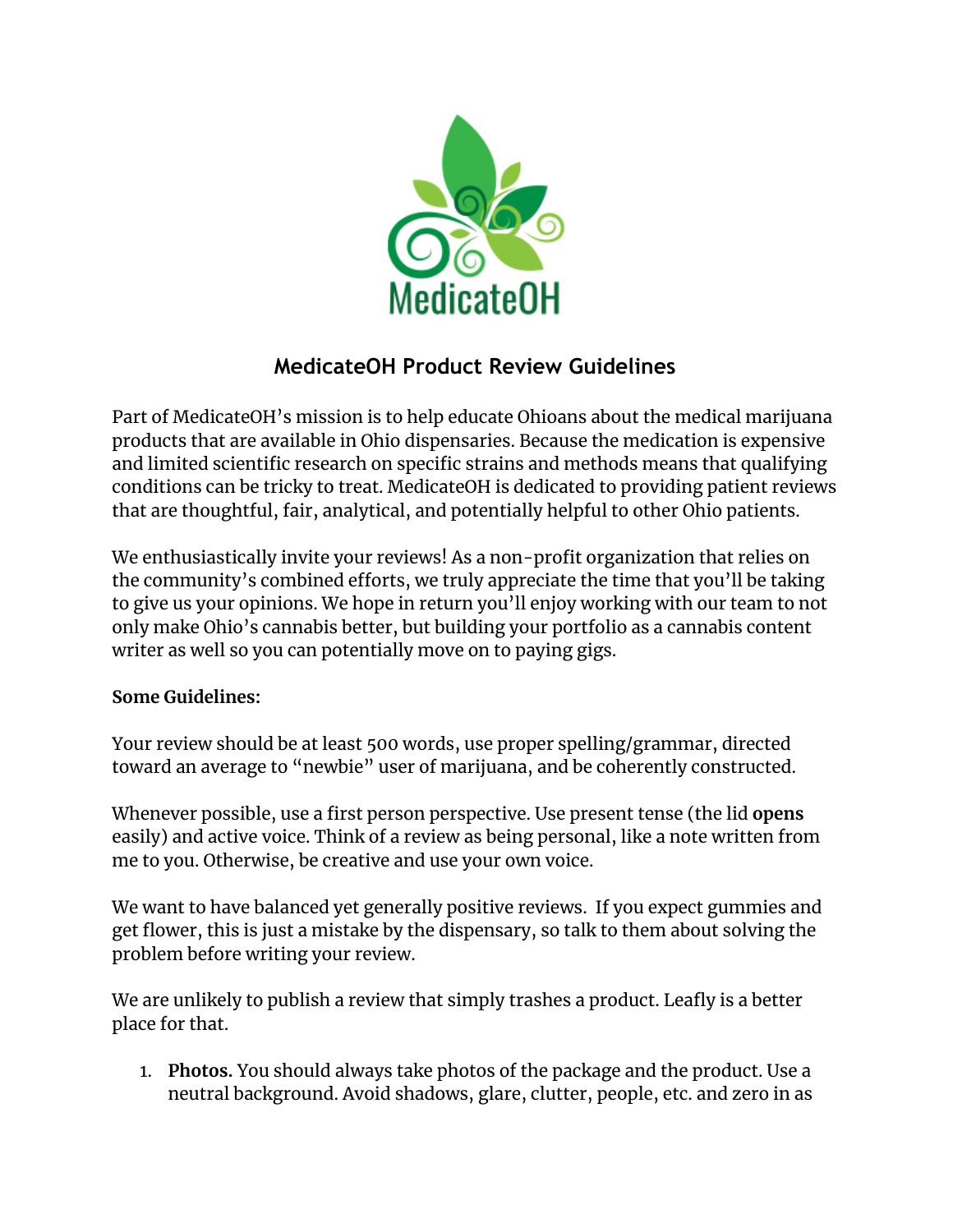much as possible on the detail to show size, texture, trichomes, etc. Send photos to us with every review (even if we opt to publish a manufacturer-supplied image).

2. You may also use manufacturer supplied photos in addition to your own provided that the photo looks *exactly* like the product and package you are using. If there is a doubt, write about the difference (*the manufacturer photo has a white bottle, but the bottle I have is orange; The manufacturer's image shows chocolate cubes. But these chocolates are balls, as you can see in my photo*)

## **2. The Necessary and Plain Facts.**

- Take a photo of the product label for reference and send it to us with your review, leaving out any patient information.
- Copy all of the product label's facts text
- The date you purchased the product
- The price you paid
- The dispensary where you got the product
- Any other additional information on the product that you may have access to such as a terpene profile, dosage instructions, recalls, or other information provided by the cultivator or dispensary that wasn't listed on the product itself.
- If you previously purchased the same/similar product and would like to compare the two products for reference, provide photos of both products, even if you didn't review it before.
- 3. Your review must contain the following (but it any order you choose):

# **Describe the package**:

Including size, color, material.

Examples:

*A white glass jar with a screw-on lid that holds 2.83g*

- *A brown, plastic 2.83g container with a black snap-on lid*
- *A white plastic bottle with a matching child-proof cap*

## **Describe your opinion or reaction to the package, and reasons why you think this way:**

*The orange print on the label is so small that it is impossible for me to read! I like that the child-proof cap opens just as I expect.*

# **Describe the product's appearance factually:**

*16 Multi-colored gummies shaped like drops come in the container There are eight milk chocolate cubes that look like dice. I see three fat, green-grey buds with a faint purple tinge*